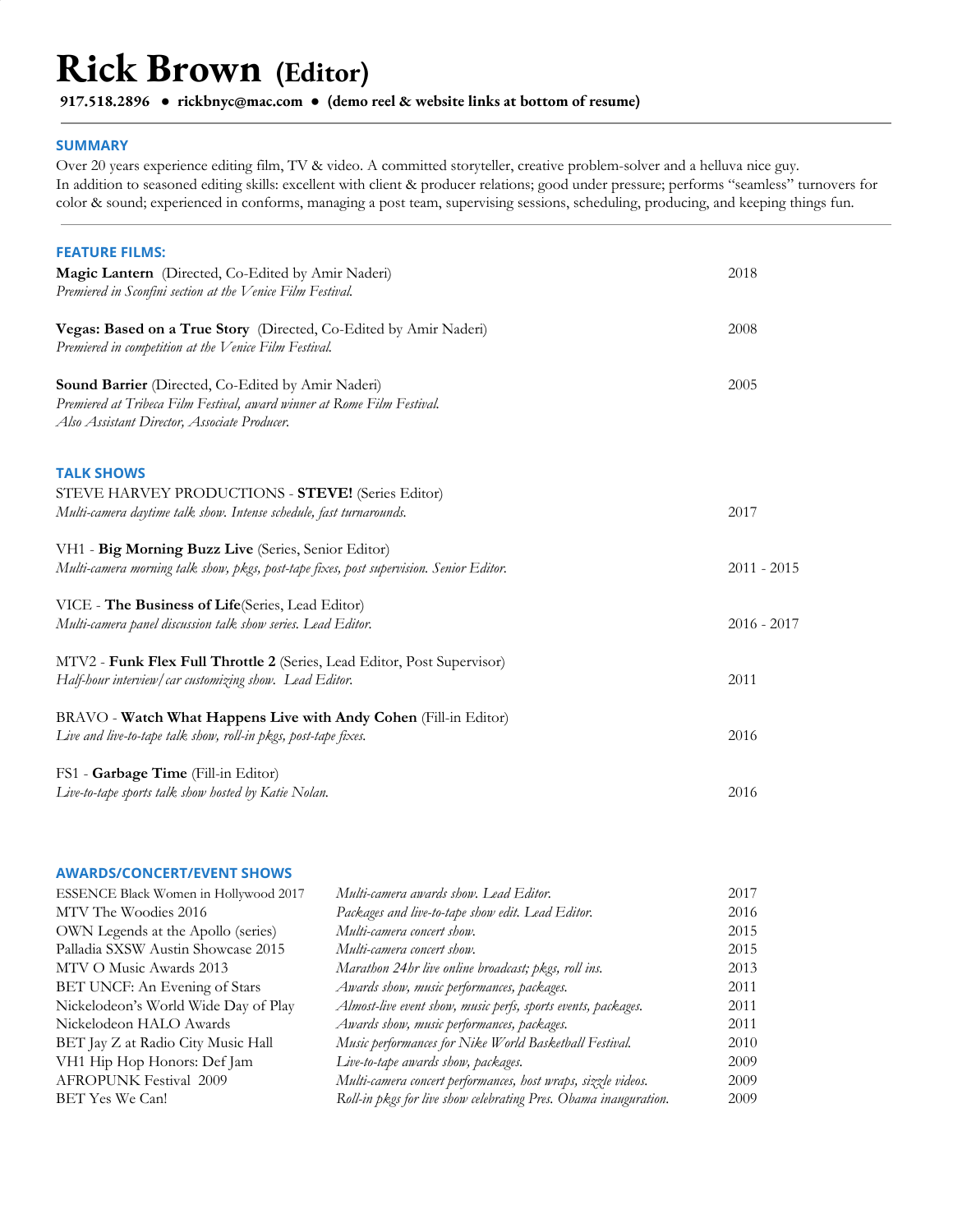# **BIOGRAPHY/TRAVEL/COUNTDOWN SHOWS**

| PBS American Masters: One Bright Light<br>LIFETIME Intimate Portrait                        | Hour-long biography of Sidney Poitier.<br>Hour-long biography show, 2 eps, Mia Farrow and Barbara Eden.  | 2000<br>1999, 2002 |
|---------------------------------------------------------------------------------------------|----------------------------------------------------------------------------------------------------------|--------------------|
| VH1 Soul Cities (series)                                                                    | Half-hour soul-inspired travel show.                                                                     | 2009               |
| BET & VH1 Top 10 & Top 25 Countdown                                                         | Various half-hour interview/clip shows.                                                                  | 2009, etc.         |
| RUSSIA! The Drama of Art                                                                    | Epic doc of the history of Russian art, produced for Guggenheim Museum.                                  | 2006.              |
| <b>GAME SHOWS</b>                                                                           |                                                                                                          |                    |
| EMBASSY ROW Someone Has To Win!                                                             | Pilot for a "Remote Control!" style comedy game show.                                                    | 2016               |
| <b>COMMERCIALS</b>                                                                          |                                                                                                          |                    |
| DOMINO'S PIZZA "Anxiously Waiting"                                                          | :30 commercial, national spot.                                                                           | 1997               |
| CRATE & BARREL "Couples"                                                                    | :30 image spots advertising the CB wedding registry.                                                     | 2010               |
|                                                                                             | AD COUNCIL "Be Cool About Fire Safety" Full ad campaign PSA for kids. 20 min featurette + many spots.    | 1996               |
| <b>NETWORK PROMOS &amp; BRANDED CONTENT</b>                                                 |                                                                                                          |                    |
| TV LAND - NICK AT NITE - NICKELODEON                                                        |                                                                                                          |                    |
| Countless On-Air Promos, Host Wraps, Sales/Corporate Videos, and UPFRONT Videos.            |                                                                                                          | $1998 - 2005$      |
| BLOOMBERG TV<br>Network branding image spots, various On-Air promos, Sales/Corporate Videos |                                                                                                          | $2007 - 2009$      |
| HBO                                                                                         |                                                                                                          |                    |
| "Sunday is" Promo for Sunday night lineup                                                   |                                                                                                          | 2002               |
| WEB SERIES/WEBISODES/WEB CONTENT                                                            |                                                                                                          |                    |
| <b>BRAVO</b> - Sitting in Diners Eating Donuts                                              | Jill Klargman web series promoting "Odd Mom Out" (Lead Editor)                                           | 2016               |
| MARIE CLAIRE - A Season of Style                                                            | Style tips web promotions for Kensie clothing line.                                                      | 2013               |
| DAVID JONES - Denim Diaries (series)                                                        | Man on the street interviews and games, hosted by Jason Dundas.                                          | 2013               |
| AFROPUNK - Let's Get Free (series)                                                          | Web series documentary of world class skateboarders roaming NYC.                                         | 2012               |
| TV LAND - She's Got the Look (series)                                                       | Web content (sizzles, bonus ftg, promos) for reality show contest.                                       | 2008               |
| TV LAND - Elvis Comeback Special                                                            | Web content (unique interviews, mini docs) for classic concert rebroadcast.                              | 2007               |
|                                                                                             | NICK@NITE - America's Funniest Moms 2 Web content (sizzles, bonus fig, promos) for reality show contest. | 2006               |
| TV LAND - I Pity The Fool (series)                                                          | Web content (sizzles, bonus ftg, promos) for Mr. T reality show.                                         | 2006               |
| TV LAND - TV's 100 Best Quotes                                                              | Web content for TV Land.com - tons of short interview spots.                                             | 2006               |
| SALES TAPES, CORPORATE VIDEOS, SIZZLE REELS & TRAILERS                                      |                                                                                                          |                    |
| NBC GIVE                                                                                    | Sizzle reel for celeb charity reality show.                                                              | 2016               |
| SONY Retail Group Sales Video                                                               | Sales presentation video for CEO global sales report.                                                    | 2011               |
| AXA EQUITABLE Words From the Field                                                          | Corporate video, top insurance salesmen tell their strategies.                                           | 2010               |
| PBS Electric Company Outreach Tour                                                          | Sizzle video for EC outreach tour to school kids.                                                        | 2010               |
| TIME, INC. Anne Moore Lifetime Achymt.                                                      | Corp. video celebrating the life and career of CEO Anne Moore.                                           | 2009               |
| SPORTS ILLUSTRATED Swimsuit Sizzle                                                          | Promotional sizzle video highlighting SI swimsuit supermodels                                            | 2008               |
| MLS Football. Fútbol. Soccer.                                                               | Branding video for Major League Soccer.                                                                  | 2008               |
| <b>BLOOMBERG TV Sizzle</b>                                                                  | Marketing sizzle showcasing network programming.                                                         | 2008               |
| ESSENCE Smart Style.                                                                        | Corporate sales and marketing video.                                                                     | 2007               |
| MISS GULAG Trailer                                                                          | Trailer for doc on beauty contest in Siberian women's prison                                             | 2005               |

FOOD NETWORK Cooking Tour USA. *Sizzle reel promoting sponsored cooking convention tour.* 1999